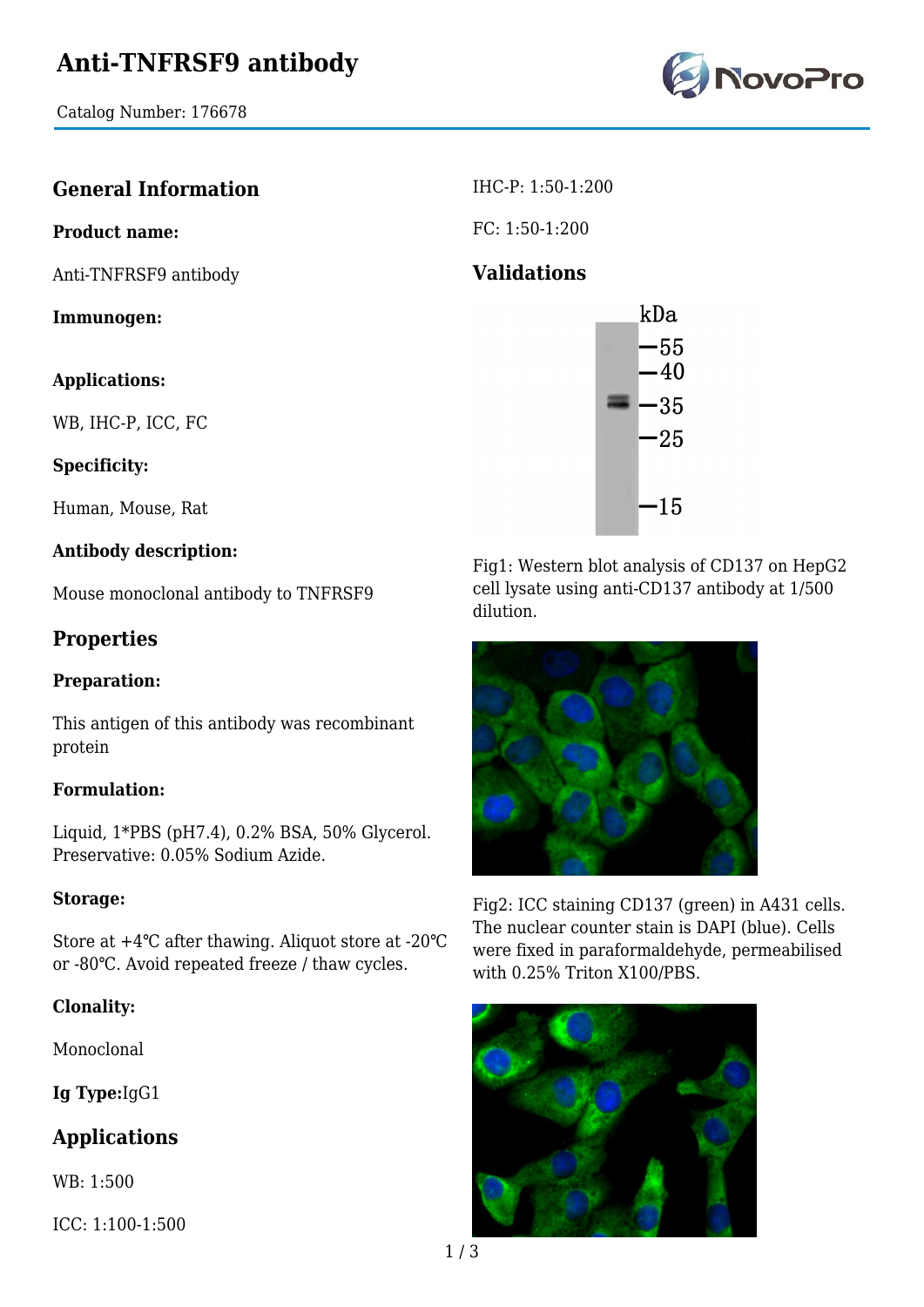# **Anti-TNFRSF9 antibody**



Catalog Number: 176678

Fig3: ICC staining CD137 (green) in A549 cells. The nuclear counter stain is DAPI (blue). Cells were fixed in paraformaldehyde, permeabilised with 0.25% Triton X100/PBS.



Fig4: ICC staining CD137 (green) in LOVO cells. The nuclear counter stain is DAPI (blue). Cells were fixed in paraformaldehyde, permeabilised with 0.25% Triton X100/PBS.



Fig5: Immunohistochemical analysis of paraffinembedded rat brain tissue using anti-CD137 antibody. Counter stained with hematoxylin.



Fig6: Immunohistochemical analysis of paraffinembedded rat hippocampus tissue using anti-CD137 antibody. Counter stained with hematoxylin.



Fig7: Immunohistochemical analysis of paraffinembedded human tonsil tissue using anti-CD137 antibody. Counter stained with hematoxylin.



Fig8: Immunohistochemical analysis of paraffinembedded human liver cancer tissue using anti-CD137 antibody. Counter stained with hematoxylin.